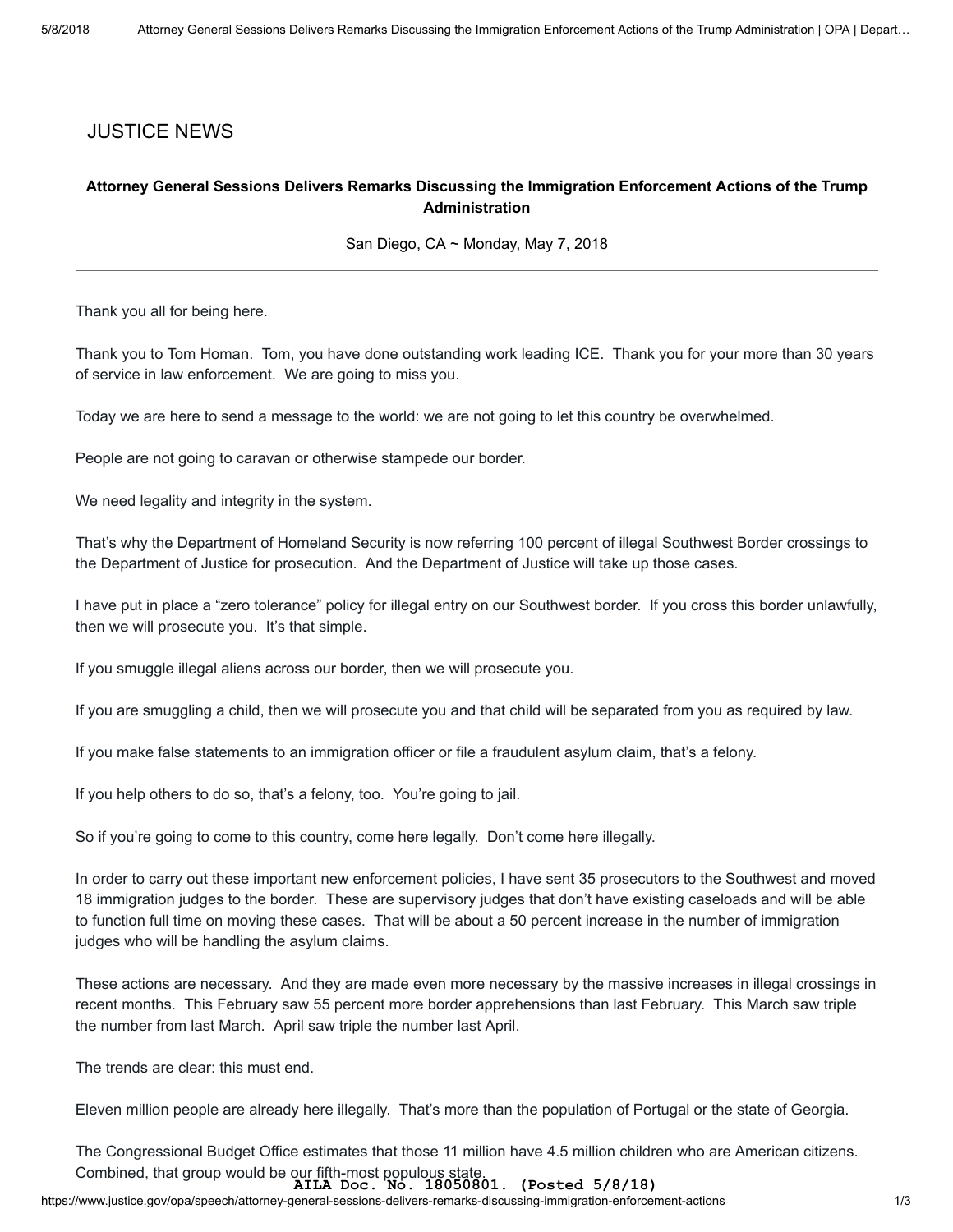This situation has been many years in the making.

For decades, the American people have been pleading with our elected representatives for a lawful system of immigration that serves the national interest—a system we can be proud of.

That is not too much to ask. The American people are right and just and decent to ask for this. They are right to want a safe, secure border and a government that knows who is here and who isn't.

Donald Trump ran for office on that idea. I believe that is a big reason why he won. He is on fire about this. This entire government knows it.

The American people have a right to expect that the laws that their representatives voted for are going to be carried out. Failure to enforce our duly-enacted laws would be an affront to the American people and a threat to our very system of self-government.

And these laws are the most generous immigration laws in the world. We accept 1.1 million lawful permanent residents every year—that's more than the population of Montana, every single year. These are the highest numbers in the world.

I have no doubt that many of those crossing our border illegally are leaving difficult situations. But we cannot take everyone on Earth who is in a difficult situation.

According to a Gallup poll from a few years ago, 150 million people around the world want to immigrate to the United States. Gallup says that 37 percent of Liberians want to immigrate to the United States. One fifth of Cambodians want to move here. One-in-six Salvadorans are already in the United States—and another 19 percent tell Gallup they want to come here.

It's obvious that we cannot take everyone who wants to come here without also hurting the interests of the citizens we are sworn to serve and protect.

We have to have limits. And Congress has already set them.

And if you want to change our laws, then pass a bill in Congress. Persuade your fellow citizens to your point of view.

Immigrants should ask to apply lawfully before they enter our country. Citizens of other countries don't get to violate our laws or rewrite them for us. People around the world have no right to demand entry in violation of our sovereignty.

This is a great nation—the greatest in the history of the world. It is no surprise that people want to come here. But they must do so properly. They must follow our laws—or not come here at all. Make no mistake, the objections, the lawsuits, the sanctuary jurisdictions are often the product of a radical open border philosophy. They oppose all enforcement.

And so this Department, under President Trump's leadership, is enforcing the law without exception. We will finally secure this border so that we can give the American people safety and peace of mind. That's what the people deserve.

Thank you.

Speaker: **[Attorney General Jeff Sessions](https://www.justice.gov/ag/staff-profile/meet-attorney-general)** 

Topic(s): Immigration

## Component(s):

https://www.justice.gov/opa/speech/attorney-general-sessions-delivers-remarks-discussing-immigration-enforcement-actions 2/3 **AILA Doc. No. 18050801. (Posted 5/8/18)**